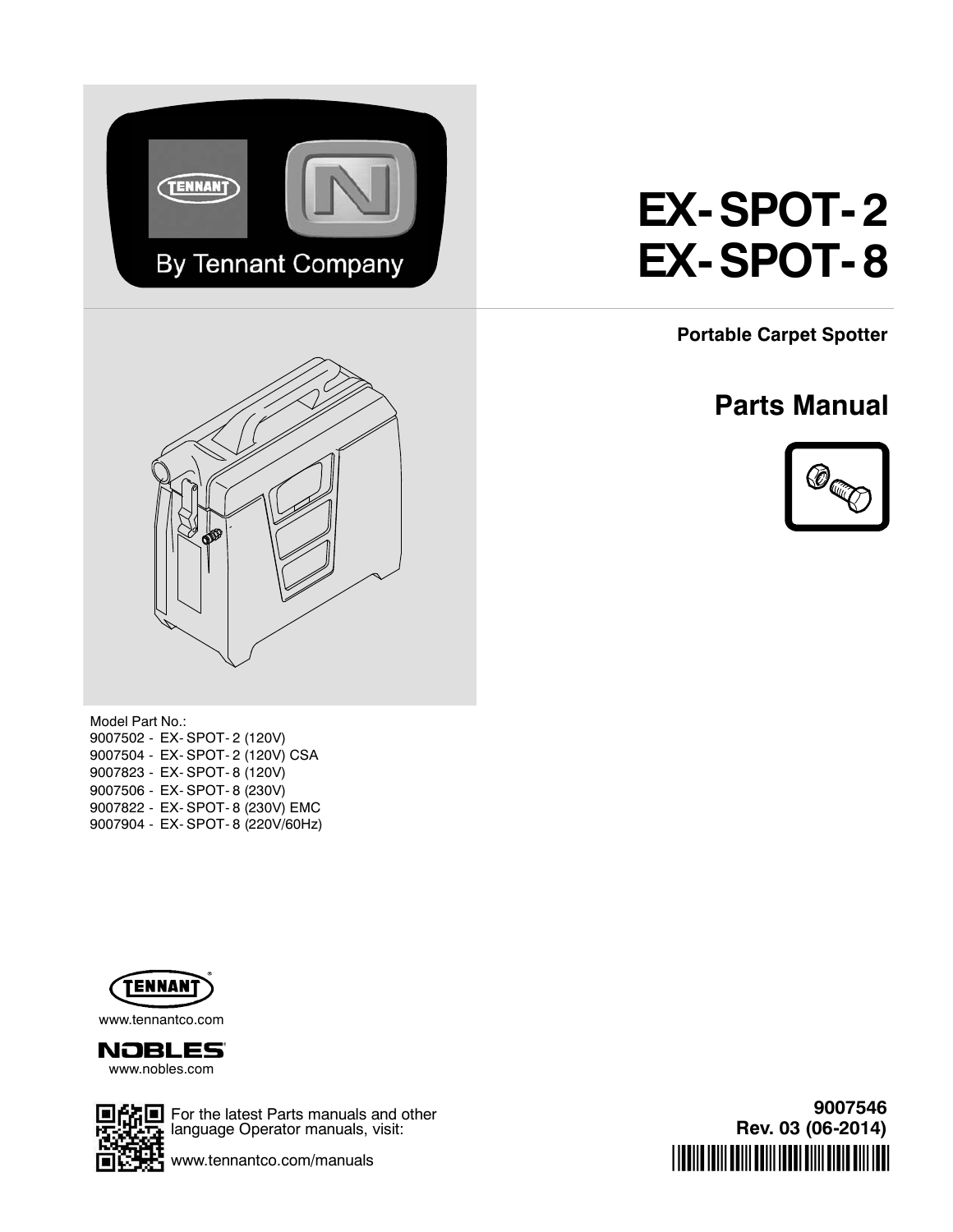| $\circ$<br>o | G        | TENNANT<br>USA, 1-800-553-8033<br>U.L. #E128659<br><b>MODEL 1220</b><br>607863<br>MODEL<br><b>120 VAC</b><br>VOLTAGE<br>FREQUENCY<br>60 Hz<br>12.00 A<br><b>CURRENT</b><br>1,448 W<br>POWER<br>607853-10288920<br>SERIAL #<br>DC<br>0505<br>$\mathfrak{S}$ |                               |               |
|--------------|----------|------------------------------------------------------------------------------------------------------------------------------------------------------------------------------------------------------------------------------------------------------------|-------------------------------|---------------|
| Ref          | Part No. | Serial Number                                                                                                                                                                                                                                              | <b>Description</b>            | Qty.          |
|              | 82681    | $(000000 -$                                                                                                                                                                                                                                                | <b>२</b> cket Wldt, Lpg Mount |               |
|              | 63810    | $(000000 -$                                                                                                                                                                                                                                                | ch Assy, Lpg Tank Mtg, W/Nut  |               |
| 3            | 51839    | $(000000 -$                                                                                                                                                                                                                                                | ⊿t Adjustable, Lpg Tank Mtg   | $\frac{2}{3}$ |
| 4            | 49263    | (000000)                                                                                                                                                                                                                                                   | Tie, Cable                    |               |
|              | 82556    | 001039)<br>(00000)                                                                                                                                                                                                                                         | Bracket, Vaporizer            |               |
| $\mathbf C$  | 54930    | (00000)<br>U<br>D                                                                                                                                                                                                                                          | Vaporizer                     |               |

#### **HOW TO ORDER PARTS - See diagram above**

Only use TENNANT Company supplied or equivalent parts. Parts and supplies may be ordered online, by phone, by fax or by mail.

**Please fill out at time of installation for**

Machine Options -

Customer ID Number -

Sales Rep. phone no. - **compared the Sales** 

**future reference.**

Sales Rep. -

Installation Date -

Model No. - Serial No. -

Follow the steps below to ensure prompt delivery.

- 1. **(A)** Identify the machine model.
- 2. **(A)** Identify the machine serial number from the data label.
- 3. **(B)** Ensure the proper serial number is used from the parts list.
- 4. Identify the part number and quantity. Do not order by page or reference numbers.
- 5. Provide your name, company name, customer ID number, billing and shipping address, phone number and purchase order number.
- 6. Provide detail shipping instructions.
	- **(C)**  $\nabla$  identifies an assembly
		- $\triangle$  identifies parts included in assembly
	- **(D)** - identifies a recommended stock item

#### **Tennant Company**

PO Box 1452 Minneapolis, MN 55440 Phone: (800) 553- 8033 or (763) 513- 2850

www.tennantco.com www.nobles.com

Specifications and parts are subject to change without notice.

Copyright © 2010-2014 TENNANT Company, Printed in U.S.A.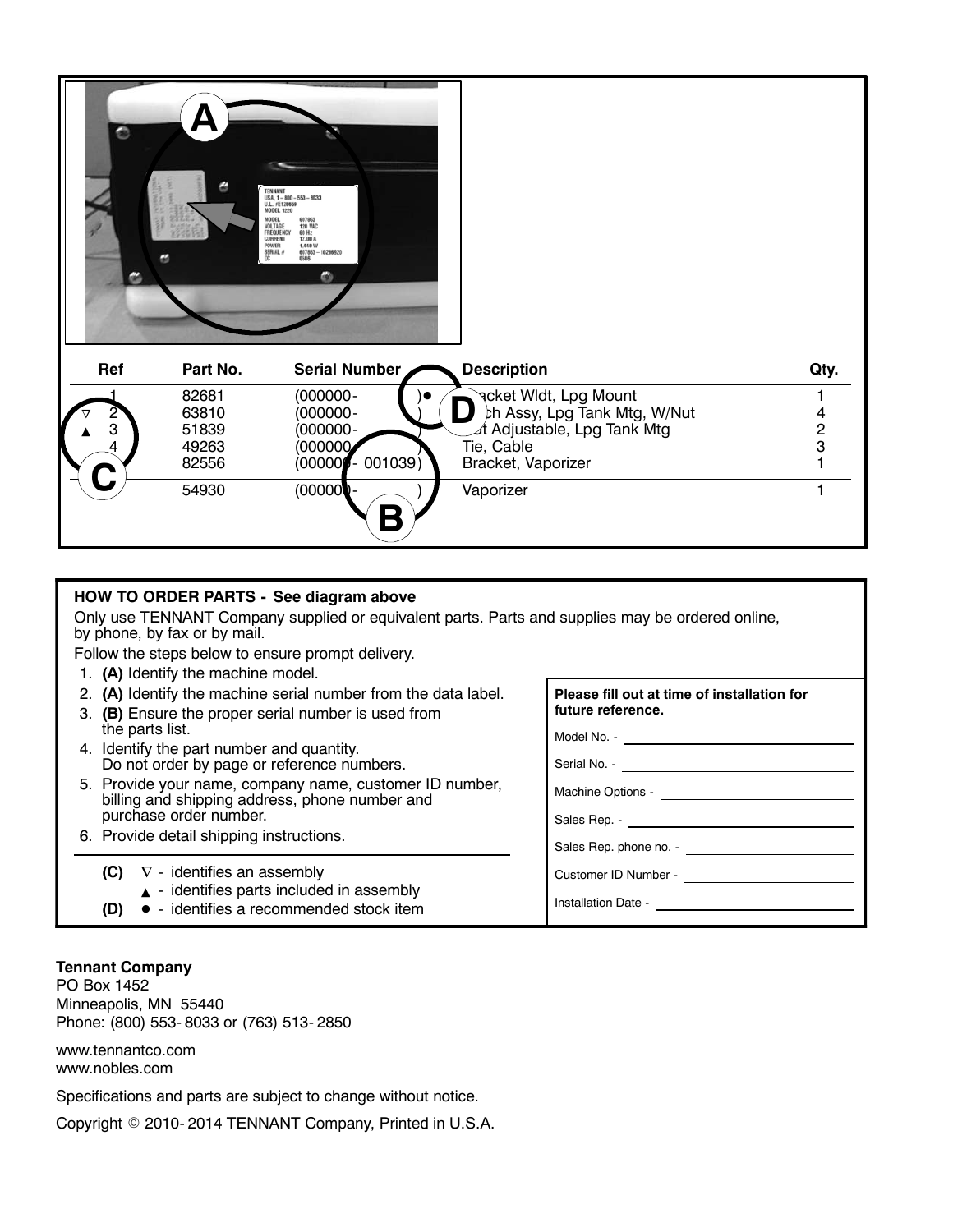| <b>CN</b> | 如何订购部件 - 参见下表<br>仅使用 TENNANT 公司提供的或同等部件。部件和供应可以在线订购,通过电话、传真或邮件订购。<br>请遵循下面的步骤确保及时交付。<br>1. (A) 确定机器型号。<br>2. (A) 从数据标签确定机器序列号。<br>3. (B) 确保使用部件列表中的正确序列号。<br>4. 确定部件号和数量。<br>不要按页面或参考编号订购。<br>5. 提供您的姓名、公司名称、客户 ID 号、付帐和送货地址、<br>电话号码和采购单编号。<br>6. 提供详细的送货说明。<br>- 确定组件<br>$\rm (C)$<br>▲- 确定组件中包含的组件<br>确定建议的库存项<br>(D)                                                                                                                                                                            | 请在安装时填写供未来参考。<br>客户 ID 编号 - _________________________________                                       |
|-----------|-----------------------------------------------------------------------------------------------------------------------------------------------------------------------------------------------------------------------------------------------------------------------------------------------------------------------------------------------------------------------------------------------------------------------------------------------------------------------------------------------------|-----------------------------------------------------------------------------------------------------|
|           | CÓMO SOLICITAR PIEZAS - Consulte el diagrama anterior.<br>Utilice sólo las piezas suministradas por TENNANT Company o piezas equivalentes. Puede solicitar las piezas a través de internet,<br>por teléfono, por fax o por correo.<br>Siga los siguientes pasos para que la entrega sea rápida.<br>(A) Indique el modelo de máquina.<br>1.<br>(A) Indique el número de serie de la etiqueta de datos.<br>2.<br>(B) Asegúrese de que indica el número de serie correcto de la lista de piezas.<br>3. | Rellene estos datos cuando realice la instalación para utilizarlos<br>como referencia en el futuro. |

- 4. Indique la cantidad y el número de la pieza. No realice el pedidoindicando el número de página o el de referencia.
- 5. Incluya su nombre, el nombre de la empresa, el ID de cliente, las direcciones de envío y facturación, el número de teléfono y el número del pedido de compra.
- 6. Facilite instrucciones de envío.

**ES**

**FR**

 $\mathbf{I}$ 

- **(C)**  $\triangledown$  identifica un conjunto
	- $\blacktriangle$  identifica piezas de un conjunto
- **(D)**  $\bullet$  identifica un artículo que conviene tener en stock
- **COMMENT COMMANDER DES PIÈCES DÉTACHÉES Voir le schéma ci- dessus.**

Utilisez uniquement des pièces fournies par la société TENNANT ou équivalentes. Les pièces et fournitures peuvent être commandées en ligne, par téléphone, fax, ou par courrier.

- Suivez les étapes ci- dessous pour assurer une livraison rapide.
- 1. **(A)** Identifiez le modèle de la machine.
- 2. **(A)** Identifiez le numéro de série de la machine, à partir de l'étiquette signalétique.
- 3. **(B)** Assurez- vous que le numéro de série correct est utilisé à partir de la liste de pièces détachées.
- 4. Identifiez le numéro de pièce et la quantité. Ne commandez pas par page ou numéros de référence.
- 5. Fournissez votre nom, le nom de votre société, votre numéro d'identification de client, l'adresse de facturation et d'expédition, le numéro de téléphone et le numéro du bon de commande.
- 6. Fournissez des instructions d'expédition détaillées.
	- **(C)**  $\triangledown$  identifie un assemblage
	- $\blacktriangle$  identifie les pièces composant l'assemblage
	- **(D)** identifie un article de stock recommandé

**A remplir au moment de l'installation à titre de référence.**

Nº modelo - Nº serie -

Vendedor - Nº teléfono vendedor - \_\_

Nº cliente - Fecha de instalación -

Opciones de la máquina -

Nº du modèle - \_\_ Nº de série - Options de la machine - Agent commercial -Nº tél. de l'agent commercial -Numéro d'identification client - Date d'installation -

|           |              | パーツの発注方法?上記の図を参照してください                                                    |                           |
|-----------|--------------|---------------------------------------------------------------------------|---------------------------|
|           |              | TENNANT社製のパーツまたは同等品のみをお使いください。パーツやサプライ品のご注文は、オンライン、電話、FAX、または手紙でお願いいたします。 |                           |
|           |              | 確実にお届けできるように、以下の情報お知らせください。                                               |                           |
|           |              | (A) 製品のモデル名をお知らせください。                                                     | 後日確認できるように、設置時に記入してください。  |
|           | 2.           | [A] 製品のデータラベルに印刷されているシリアル番号をお知らせください。                                     |                           |
|           | 3.           | (B) パーツリストを参照して、シリアル番号が正しいかご確認ください。                                       |                           |
| <b>JP</b> | $\mathbf{4}$ | パーツ番号と数量をお知らせください。マニュアル/カタログの                                             |                           |
|           |              | ページ番号や参照番号でのご注文はご遠慮ください。                                                  | 製品のオプション- _______________ |
|           | 5.           | お客様のお名前、会社名、顧客ID番号、請求/発送先往所、電話番号、注文書番号をお知らせください。                          |                           |
|           | 6.           | 発送に関するご希望があれば、明記してください。                                                   | 販売代理店 -                   |
|           |              | ▽‐アセンブリを示します<br>(C)                                                       |                           |
|           |              | ▲ - アセンブリに含まれるパーツを示します                                                    |                           |
|           |              | (D)<br>● - 当社推薦の在庫用品を示します                                                 | 設置日-                      |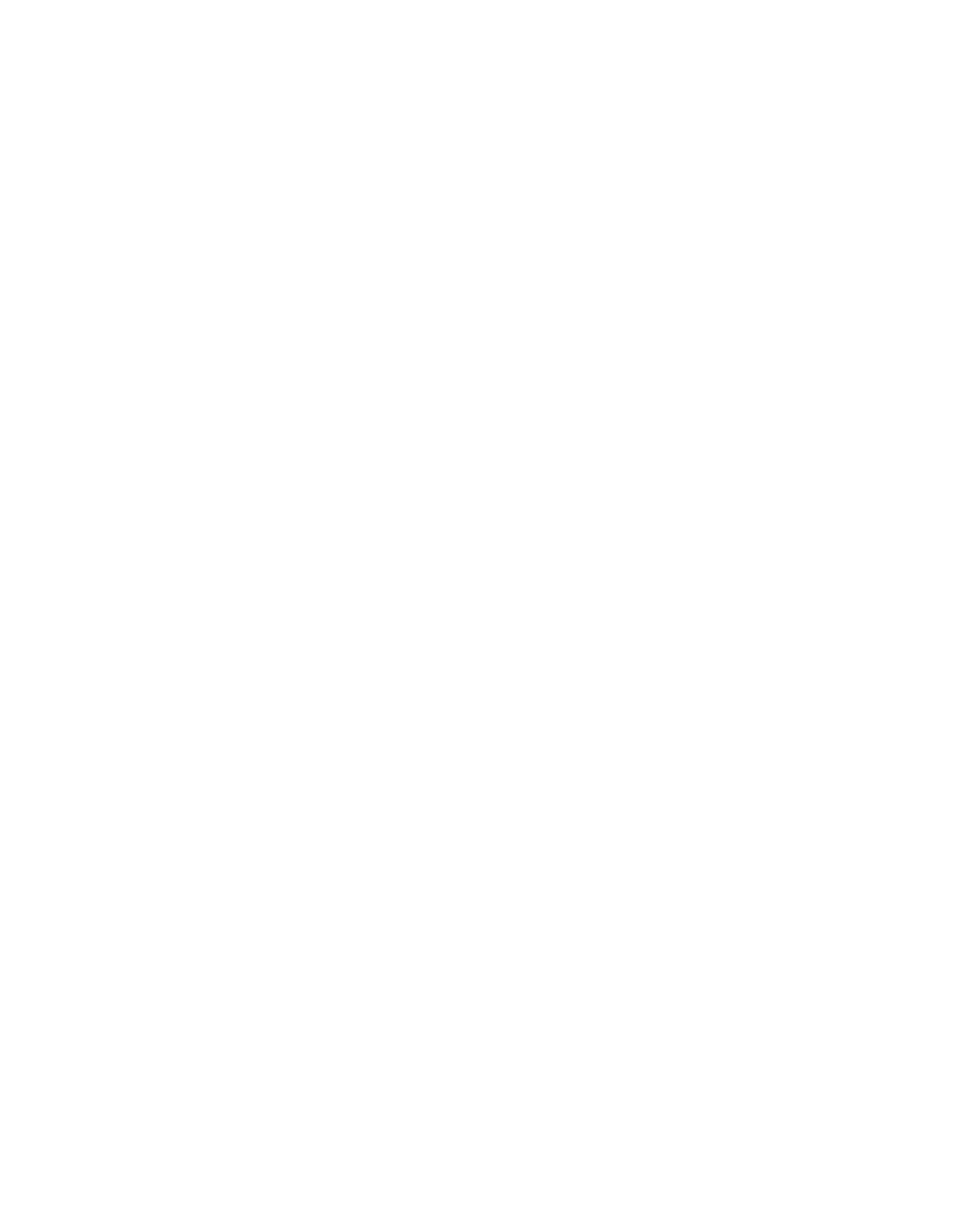### **STANDARD PARTS**

| TANKS AND VACUUM MOTOR GROUP                         | 6  |
|------------------------------------------------------|----|
| PUMP AND ELECTRICAL GROUP                            | 8  |
| PUMP AND ELECTRICAL GROUP                            | 9  |
| HAND TOOL GROUP (S/N 10462433-<br>). $10$            |    |
| <b>HAND TOOL GROUP</b><br>$(S/N)$ 00000000-10462432) | 11 |
| ELECTRICAL DIAGRAM, 120V                             | 12 |
| ELECTRICAL DIAGRAM, 220V/230V                        | 12 |
| ELECTRICAL DIAGRAM, 230V EMC  13                     |    |
| <b>OPTIONS</b>                                       |    |
|                                                      |    |

| FLOOR TOOL GROUP (S/N 10462433- ) 14 |  |
|--------------------------------------|--|
| <b>FLOOR TOOL GROUP</b>              |  |
| (S/N 00000000- 10462432) 15          |  |
|                                      |  |
| SPOTTING KIT  17                     |  |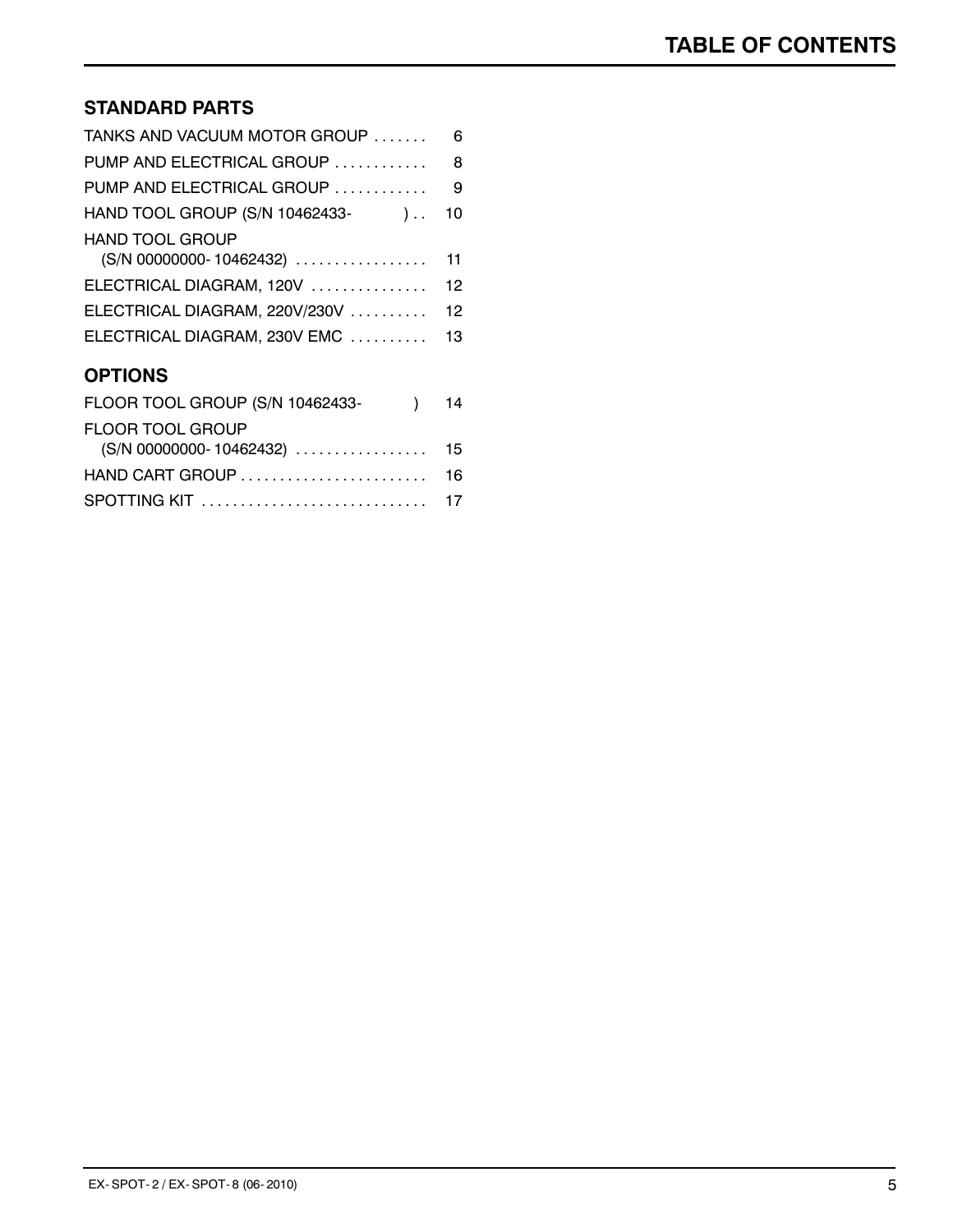#### **TANKS AND VACUUM MOTOR GROUP**

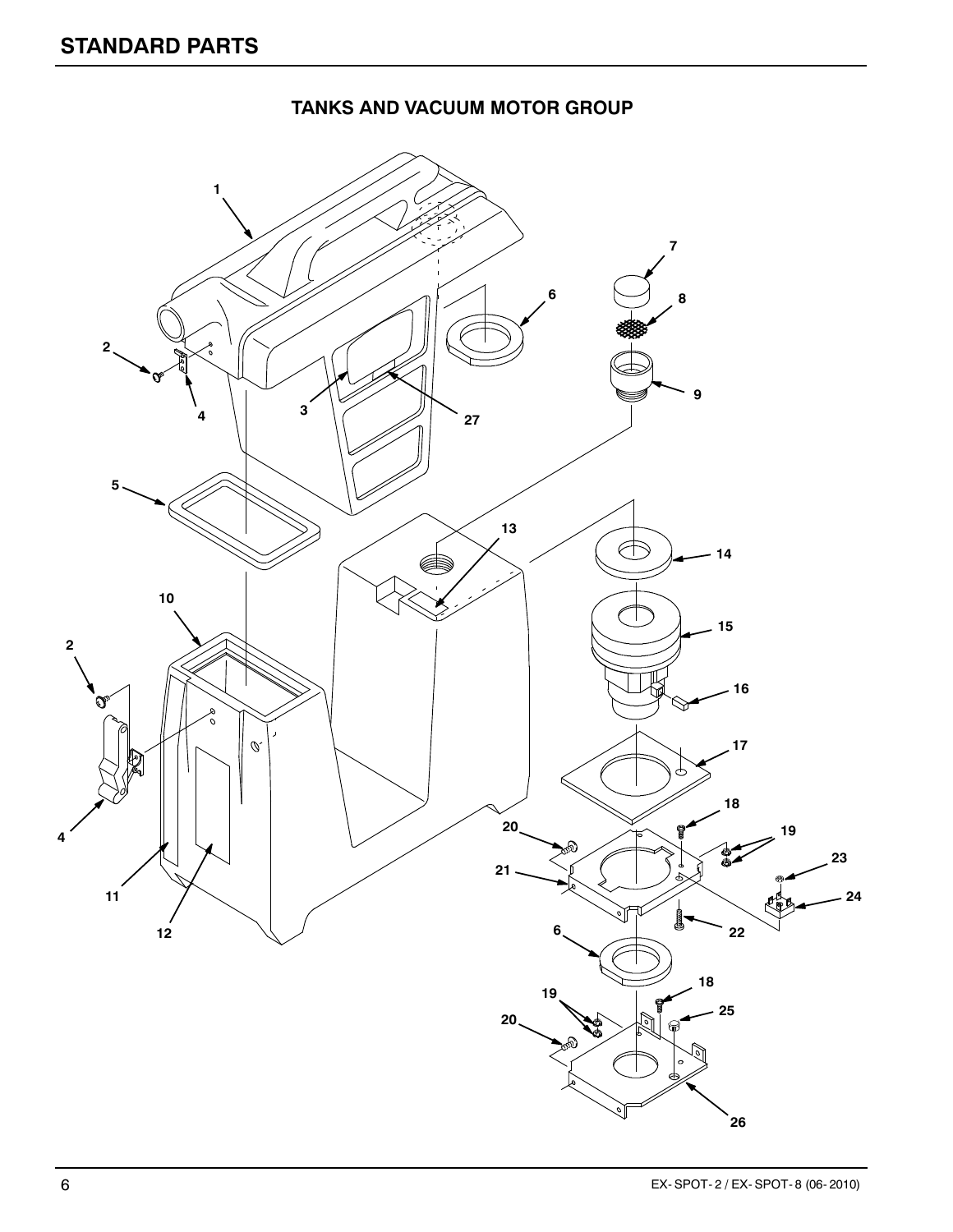|                       | Ref. | Part No. | <b>Serial Number</b> |           | <b>Description</b>                                       | Qty.                    |
|-----------------------|------|----------|----------------------|-----------|----------------------------------------------------------|-------------------------|
|                       | 1    | 100360   | $(00000000 -$        |           | Tank, Recvy, Rm- Nat, Trimmed [Anser]                    |                         |
|                       | 2    | 609980   | (00000000-           |           | Screw, Trs, Phl, 08-32 X 0.38, Sems                      | 4                       |
|                       | 3    | 1060465  | (00000000-           |           | Label, Logo, Cmdty, Dual, Small                          | $\overline{\mathbf{c}}$ |
|                       | 3    | 1060463  | $(00000000 -$        |           | Label, Logo, Cmdty, Tco, Small                           | $\overline{\mathbf{c}}$ |
|                       | 4    | 49800    | $(00000000 -$        | $\bullet$ | Latch                                                    | 1                       |
|                       | 5    | 102553   | $(00000000 -$        | )●        | Gasket, Solution Tank Seal                               | 1                       |
|                       | 6    | 102556   | $(00000000 -$        | )●        | Gasket, Seal, Recvy Tank                                 | $\overline{\mathbf{c}}$ |
|                       | 7    | 102550   | $(00000000 -$        | ۱о        | Filter, Foam                                             |                         |
|                       | 8    | 230794   | $(00000000 -$        |           | Screen, Fltr, 04 Mesh, Ss                                |                         |
|                       | 9    | 230836   | (00000000-           |           | Fitting, Pvc, Str, Pm24 X 1.25d                          |                         |
| $\boldsymbol{\nabla}$ | 10   | 604331   | (00000000-           |           | Tank Kit, Soltn [Anser L16]                              | 1                       |
|                       | 11   | 121006   | $(00000000 -$        |           | Label [Gal / Liter Mark]                                 |                         |
| ▲                     | 12   | 1026383  | $(00000000 -$        |           | Label, Warning [Expl, Fire, Shk En/Fr/Es]                |                         |
| ▲                     | 13   | 120906   | $(00000000 -$        |           | Label, Warning [Important-Drain]                         |                         |
| $\nabla$              | 10   | 9007907  | $(00000000 -$        |           | Tank Kit, Soltn, Afmkt, Cn (China Model)                 |                         |
| ▲                     | 11   | 121006   | $(00000000 -$        |           | Label [Gal / Liter Mark]                                 | 1                       |
| ▲                     | 12   | 1048798  | $(00000000 -$        |           | Label, Warning [Exp, Fire, Shk En, Es, Ch] (China Model) | 1                       |
| ▲                     | 13   | 120906   | $(00000000 -$        |           | Label, Warning [Important-Drain]                         |                         |
| $\nabla$              | 10   | 604345   | $(00000000 -$        |           | Tank Kit, Soltn, Replmt (Japan Model)                    |                         |
| ▲                     | 11   | 121006   | $(00000000 -$        |           | Label [Gal / Liter Mark]                                 | 1                       |
| ▲                     | 12   | 613860   | (00000000-           |           | Label, Warning, 6 X 2, Tj [Ac Scrub/Ext] (Japan Model)   | 1                       |
| ▲                     | 13   | 120196   | $(00000000 -$        |           | Label, Tj [Important Drain] (Japan Model)                |                         |
|                       | 14   | 102557   | (00000000-           | )●        | Gasket, Vac Motor Seal                                   |                         |
| V                     | 15   | 130457   | (00000000-           | )●        | Fan, Vacuum, 4.8d, 120vac, 2 Stage (120V)                |                         |
| ▲                     | 16   | 190155   | (00000000-           | )●        | Brush, Carbon [130402,18,14, 1pick=1pkg] (120V)          | 2                       |
| $\nabla$              | 15   | 130458   | (00000000-           |           | ) Fan, Vacuum, 4.8d, 230vac, 2 Stage (220V/230V)         | 1                       |
| ▲                     | 16   | 190158   | (00000000-           | )●        | Brush, Carbon [130403, 1pick=1pkg] (220V/230V)           | 2                       |
|                       | 17   | 102552   | $(00000000 -$        | )●        | Gasket, Plt, Vacuum Motor                                |                         |
|                       | 18   | 140892   | $(00000000 -$        |           | Screw, Rnd, Phl, 10-24 X 0.50, Ss                        | 2                       |
|                       | 19   | 140519   | (00000000-           |           | Nut, Hex, Lock, #10-24, Kep, Ss                          | 4                       |
|                       | 20   | 140197   | $(00000000 -$        |           | Screw, Trs, Phl, 10-24 X 0.38, Sems, Ss                  | 4                       |
|                       | 21   | 230777   | $(00000000 -$        |           | Plate, Mtg, Vacuum Motor                                 |                         |
|                       | 22   | 590137   | (00000000-           |           | Screw, Trs, Phl, 06-32 X 0.38, PI (230V EMC Model)       |                         |
|                       | 23   | 140539   | $(00000000 -$        |           | Nut, Hex, Lock, #06-32, Kep, Ss (230V EMC Model)         |                         |
|                       | 24   | 130304   | (00000000-           | $\bullet$ | Rectifier, Bridge, 600v, 15a (230V EMC Model)            |                         |
|                       | 25   | 130698   | (00000000-           |           | Bushing, Snap, .50id, Blk                                |                         |
|                       | 26   | 230776   | (00000000-           |           | Plate, Baffle                                            |                         |
|                       | 27   | 1044865  | (00000000-           |           | Label, Solution, Tank, Max. Fill, 3 Gal.                 | $\overline{c}$          |

#### **TANKS AND VACUUM MOTOR GROUP**

 $\nabla$  ASSEMBLY

 $\blacktriangle$  INCLUDED IN ASSEMBLY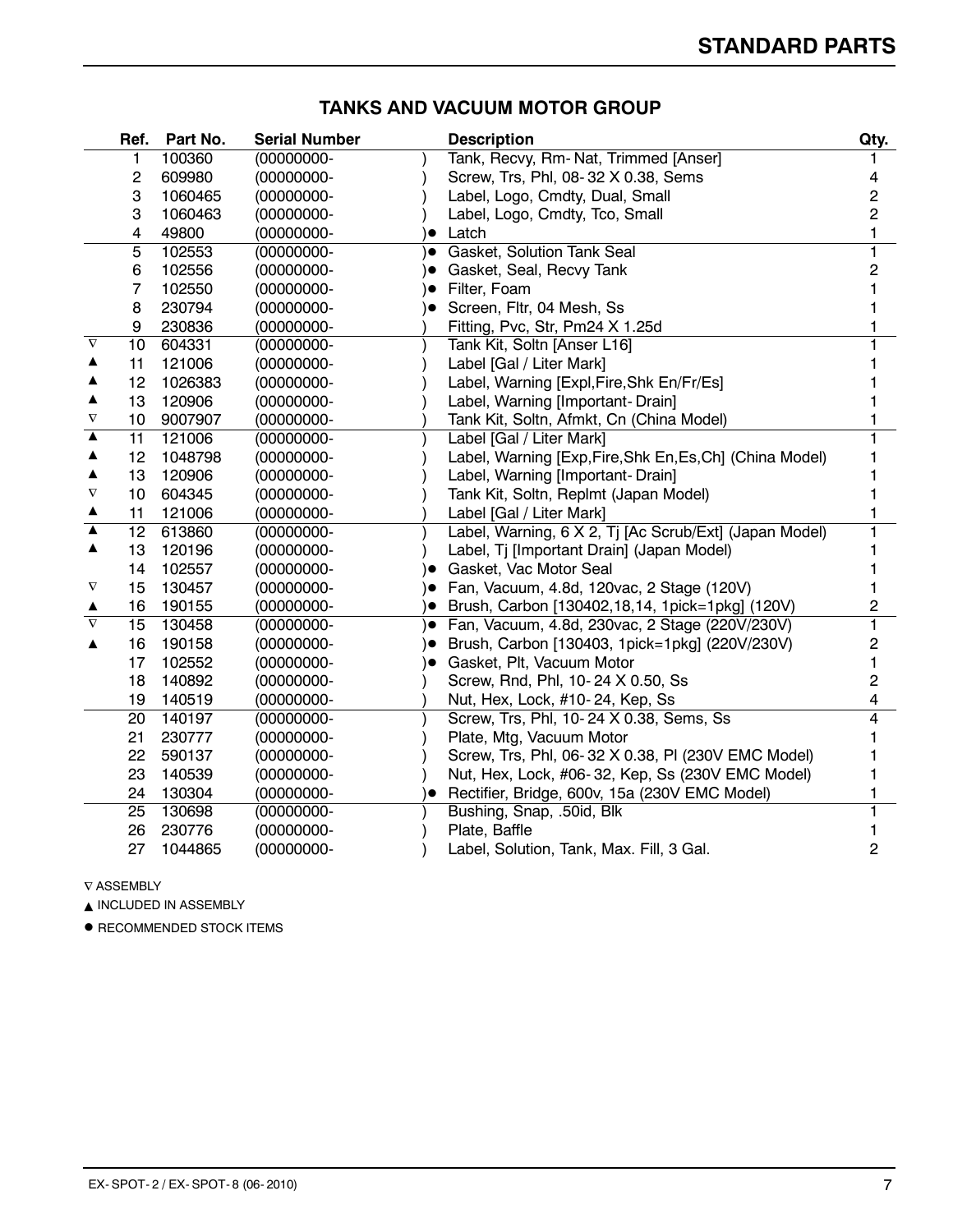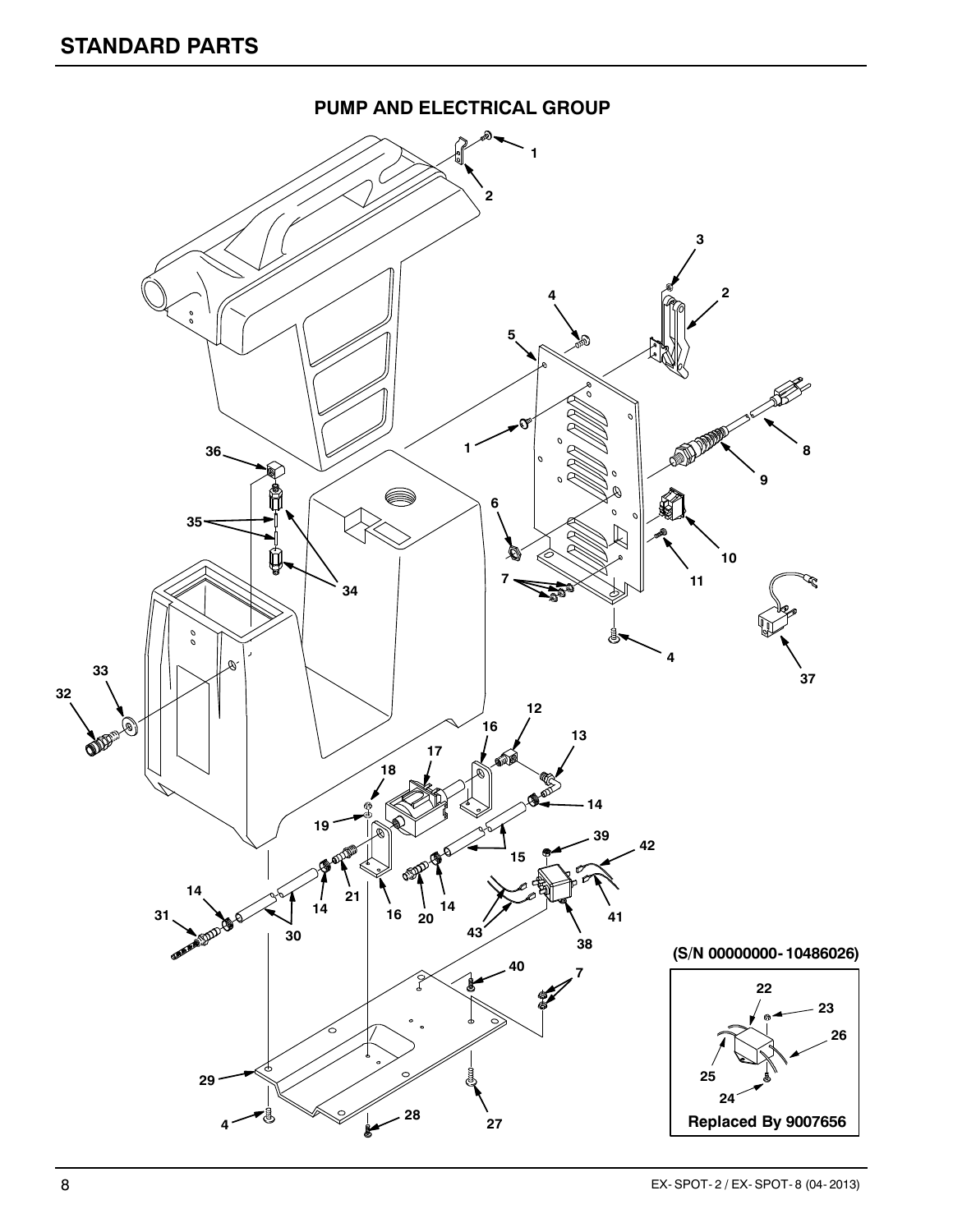| Ref. | Part No.  | <b>Serial Number</b> |           | <b>Description</b>                                         | Qty.           |
|------|-----------|----------------------|-----------|------------------------------------------------------------|----------------|
| 1    | 609980    | $(00000000 -$        |           | Screw, Trs, Phl, 08-32 X 0.38, Sems                        | 4              |
| 2    | 49800     | $(00000000 -$        | $\bullet$ | Latch                                                      |                |
| 3    | 28990     | $(00000000 -$        |           | Nut, Hex, Lock, #08-32, NI, Ss                             | 2              |
| 4    | 140197    | $(00000000 -$        |           | Screw, Trs, Phl, 10-24 X 0.38, Sems, Ss                    | 10             |
| 5    | 608514    | (00000000-           |           | Panel, Cover, Rear, Blk                                    |                |
| 6    | 140549    | $(00000000 -$        |           | Nut, Hex, Pf06 [Conduit]                                   | 1.             |
| 7    | 140519    | $(00000000 -$        |           | Nut, Hex, Lock, #10-24, Kep, Ss                            | 5              |
| 8    | 130277    | $(00000000 -$        |           | Cord, Power, 18/3, 25ft Yel [Sjt] (120V)                   |                |
| 8    | 600397    | $(00000000 -$        |           | Cord, Power, 1.0mm2/3 Blk [8meter Euro] (220V/230V)        |                |
| 8    | 1038777   | (00000000-           |           | Cord, Power, 1.0mm /3 Blk [15m Aus] (230V EMC Model)       |                |
| 9    | 130137    | $(00000000 -$        | $\bullet$ | Grip, Cord, .38 Npt Nyl [Liq Tight]                        | 1              |
| 10   | 602669    | $(00000000 -$        | $\bullet$ | Switch, Rocker, Dpst                                       |                |
| 11   | 140895    | $(00000000 -$        |           | Screw, Rnd, Phl, 10-24 X 0.75, Ss                          |                |
| 12   | 150407    | $(00000000 -$        |           | Fitting, Brs, E90, Pf02/Pm02 [Street]                      |                |
| 13   | 1037595   | (00000000-           |           | Fitting, Plstc, E90, Bm04/Pm02, Nyl                        |                |
| 14   | 603654    | $(00000000 -$        |           | Clamp, Hose, Ear, .44d [Ctb]                               | 4              |
| 15   | 603651    | $(00000000 -$        |           | Hose, Pvc, Brd, 0.25id 0.44od 005.2I, Clr                  |                |
| 16   | 603663    | $(00000000 -$        |           | Bracket, Mtg, Pump                                         | 2              |
| 17   | 603653    | $(00000000 -$        |           | Pump, Soltn, Ele, 115vac, 30psi 60hz (120V)                |                |
| 17   | 604238    | (00000000-           |           | Pump, Soltn, 30psi 230vac 50hz (220V/230V)                 |                |
| 18   | 140552    | $(00000000 -$        |           | Nut, Hex, Lock, #10-24, NI, Ss                             | 4              |
| 19   | 140011    | $(00000000 -$        |           | Washer, Flat, 0.21b 0.45d .03, Ss                          |                |
| 20   | 603649    | $(00000000 -$        |           | Fitting, Brs, Str, Bm04/Pm04, W/ Pf02                      |                |
| 21   | 150525    | $(00000000 -$        |           | Fitting, Brs, Str, Bm04/Pm02                               |                |
| 22   | 613097    | (00000000-10486026   | )●        | Filter, Noise, 250vac, 3a, 50/60hz (230V EMC Model)        |                |
|      |           |                      |           | (Replaced by 9007656)                                      |                |
| 23   | 140539    | (00000000-10486026   |           | Nut, Hex, Lock, #06-32, Kep, Ss (230V EMC Model)           | $\overline{c}$ |
| 24   | 140335    | (00000000-10486026   |           | Screw, Rnd, Sltd, 10-24 X 1.00, Nyl (230V EMC Model)       | 1.             |
| 25   | 130133    | (00000000-10486026   | )●        | Terminal, Mal, .25 22-18ga Red, F- Ins<br>(230V EMC Model) | 2              |
| 26   | 281004001 | (00000000-10486026   | )●        | Terminal, Fem .25 22-18ga Red (230V EMC Model)             | 2              |
|      | 130183    | (00000000-10486026   | $\bullet$ | Terminal, Tt, .25fem, 18-14ga (230V EMC Model)             | 2              |
| 27   | 140892    | $(00000000 -$        |           | Screw, Rnd, Phl, 10-24 X 0.50, Ss                          | 1              |
| 28   | 140892    | $(00000000 -$        |           | Screw, Rnd, Phl, 10-24 X 0.50, Ss                          |                |
| 29   | 608513    | $(00000000 -$        |           | Panel, Cover, Bottom, Blk                                  |                |
| 30   | 603652    | $(00000000 -$        |           | Hose, Pvc, Brd, 0.25id 0.44od 010.5l, Clr                  |                |
| 31   | 603650    | (00000000-           |           | Filter, Screen, 012mesh, Ss, Bm04/Pm04                     |                |
| 32   | 150915    | (00000000-           |           | Fitting, Brs, Qdc, Pm02, Fem [Ser 5]                       |                |
| 33   | 140036    | $(00000000 -$        |           | Washer .375 Flat Sae Ss                                    |                |
| 34   | 150309    | $(00000000 -$        |           | Fitting, Connector, Pm 02, W/ Nut                          | 2              |
| 35   | 160495    | $(00000000 -$        |           | Tube, Vyl, 0.17id 0.25od 12.0l                             |                |
| 36   | 150402    | (00000000-           |           | Fitting, Brs, E90, Pf02/Pf02                               |                |
| 37   | 989611    | (00000000-           |           | Adapter, Ground [PSE] (Japan Model)                        | 1              |
| 38   | 1061494   | (10486027-           | $\bullet$ | Filter, Noise (230V EMC Model)                             |                |
| 39   | 140552    | (10486027-           |           | Nut, Hex, Lock, #10-24, NI, Ss (230V EMC Model)            |                |
| 40   | 140890    | (10486027-           |           | Screw, Trs, Phl, 10-24 X 0.50, Ss (230V EMC Model)         |                |
| 41   | 603953    | (10486027-           |           | Wire, 18ga 08.0l White .25qf /.25qf (230V EMC Model)       | L              |
| 42   | 603952    | (10486027-           |           | Wire, 18ga 08.01 Blk .25qf / 25qf (230V EMC Model)         | 1              |
| 43   | 700666    | (10486027-           |           | Wire, 18ga 16.0 Blk .25qf / 25qf, Tt (230V EMC Model)      | 2              |
|      |           |                      |           |                                                            |                |

#### **PUMP AND ELECTRICAL GROUP**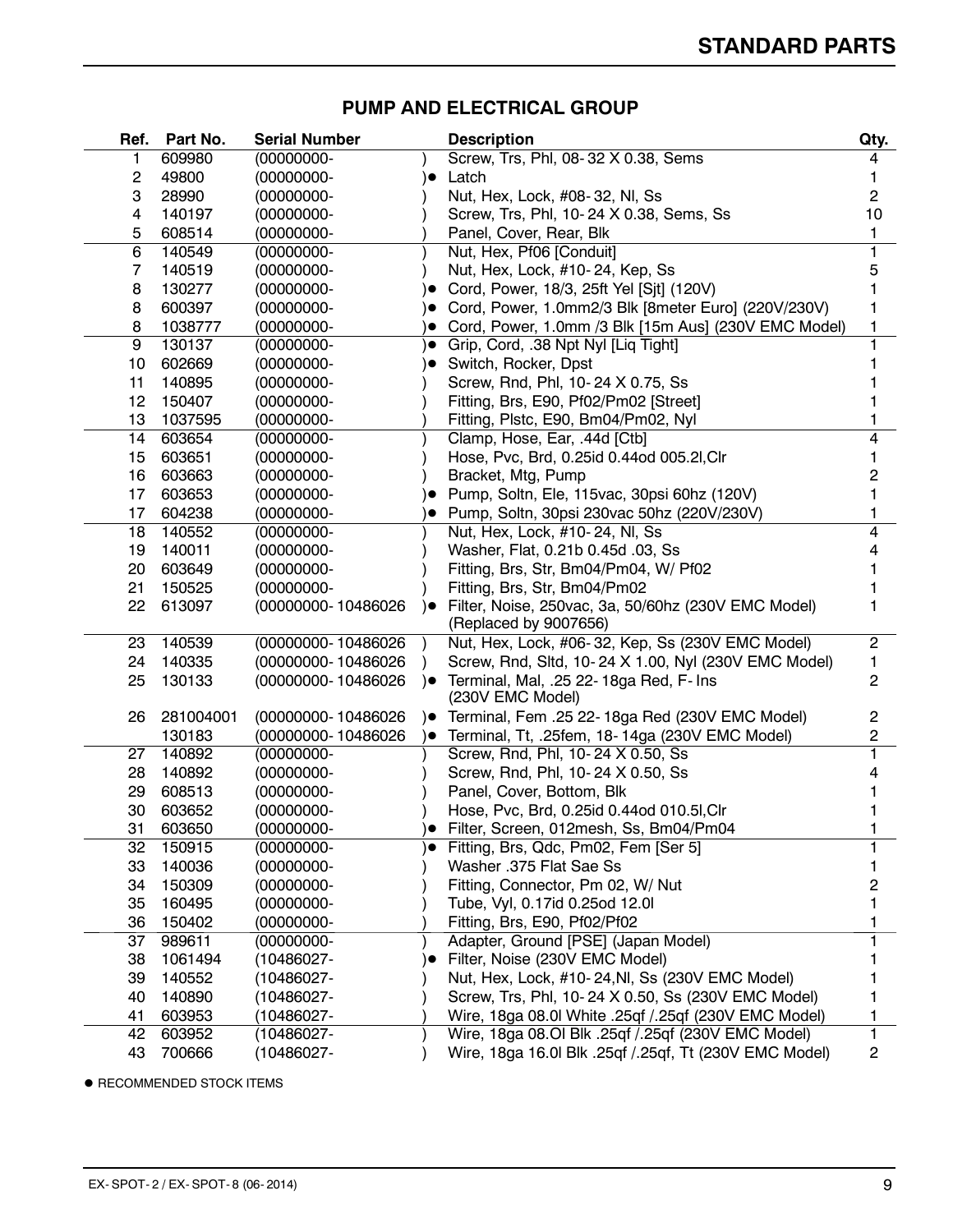

|                       | Ref. | Part No. | <b>Serial Number</b> |           | <b>Description</b>                       | Qty. |
|-----------------------|------|----------|----------------------|-----------|------------------------------------------|------|
|                       |      | 1058747  | (10462433-           | $\bullet$ | Tool Assy, Hand, W/ Ss Head & Plstc Wndw |      |
| $\boldsymbol{\nabla}$ |      | 1059230  | (10462433-           | $\bullet$ | Tool Assy, W/Trigger F/1058747, Replmt   |      |
|                       |      | 1059003  | (10462433-           |           | Tool, W/ Wndw, Ss, F/1058747, Replmt     |      |
|                       | 2    | 611807   | (00000000-           |           | Valve, Tool, Hand [Pmf]                  |      |
|                       | З    | 611812   | (00000000-           |           | Valve, Hanger [Pmf]                      |      |
|                       | 4    | 1059006  | (10462433-           |           | Fitting, Jet, Tee, Plstc, Fr/ 1058747    |      |
|                       | 5    | 1059005  | (10462433-           |           | Seal, Org, Fr/ 1058747, Replmt           |      |
|                       | 6    | 611815   | (00000000-           |           | Retainer, Plate [Pmf]                    |      |
|                       |      | 1059004  | (10462433-           |           | Tool, Wndw, Plstc, Fr/ 1058747           |      |
|                       | 8    | 611817   | (00000000-           |           | Ferrule, Pm02/18tube                     |      |
|                       | 9    | 611818   | (00000000-           |           | Trigger, Handle Pmf                      |      |
|                       | 10.  | 1059130  | (10462433-           | $\bullet$ | Hose Assy, 10ft, F/1058747, Replmt       |      |
|                       | 11   | 150921   | (00000000-           |           | Fitting, Ss, Qdc, Pm02 [Ser 5]           |      |
|                       | 12   | 150521   | (00000000-           |           | Fitting, Brs, Str, Bm02/Pf02             |      |

 $\nabla$  ASSEMBLY

 $\blacktriangle$  INCLUDED IN ASSEMBLY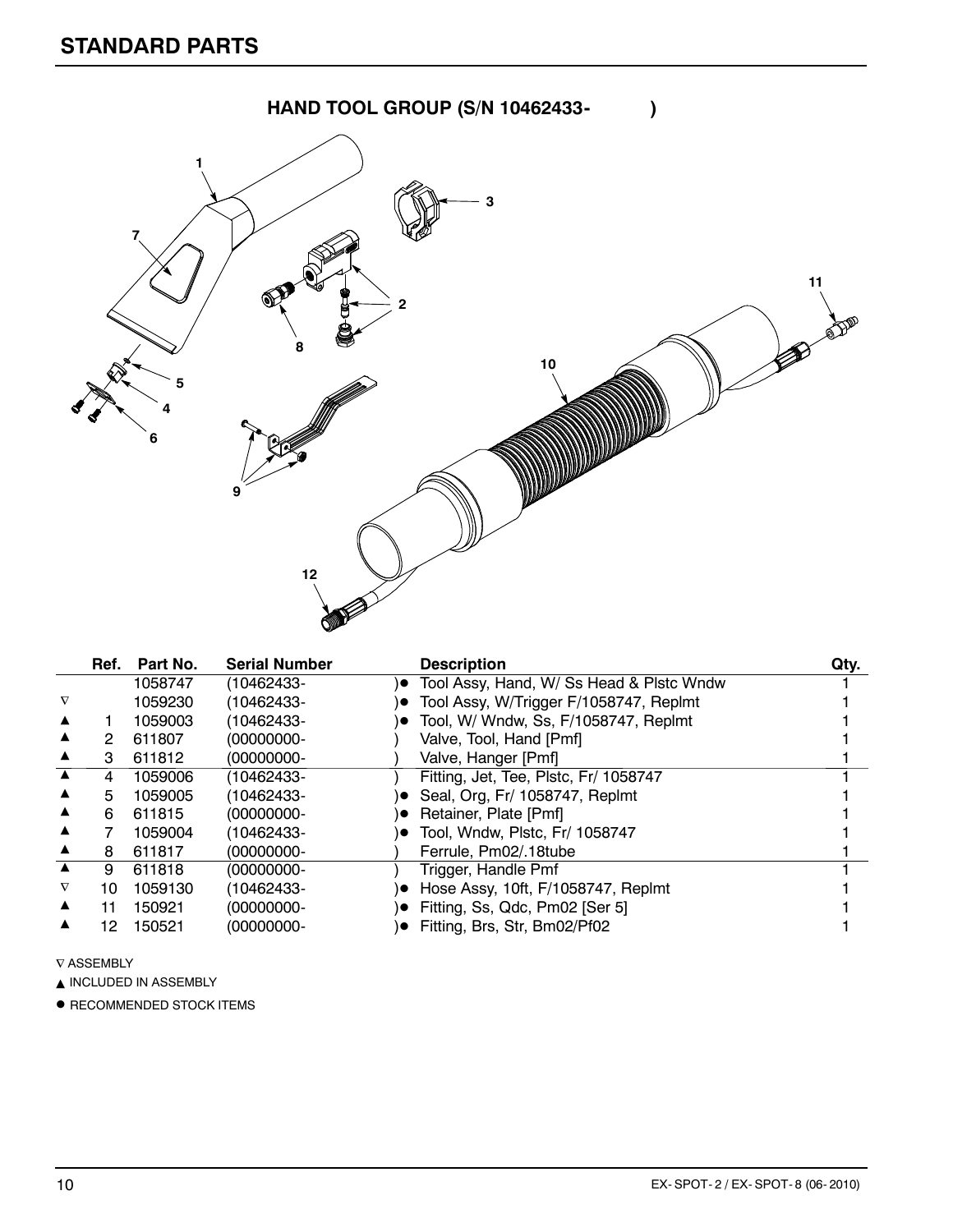

### **HAND TOOL GROUP (S/N 00000000- 10462432)**

|                         | Ref. | Part No. | <b>Serial Number</b> |               | <b>Description</b>                                                 | Qty. |
|-------------------------|------|----------|----------------------|---------------|--------------------------------------------------------------------|------|
|                         |      | N/A      | (00000000-10462432   | $\bullet$     | Tool Assy, Hand, 4.0w, 1.25d Hose[Ser 5]<br>(Rpld By P/N 1058747)  |      |
| $\nabla$                |      | N/A      | (00000000-10462432   | ∖●            | Tool Assy, Hand, W/ Ss Head & Pistc Wndw<br>(Rpld By P/N 1058747)  |      |
|                         |      | N/A      | (00000000-10462432   | ∖●            | Tool Assy, W/Trigger F/1058747, Replmt<br>(Rpld By P/N 1058747)    |      |
| $\blacktriangle \nabla$ | 2    | N/A      | (00000000-10462432   | $\rightarrow$ | Tool, Hand, Trigger Assy<br>(Rpld By P/N 1058747)                  |      |
| ▲▲                      | 3    | 608894   | (00000000-           |               | Fitting, Valve Body, Hand Tool                                     |      |
| <b>AA</b>               | 4    | 608895   | $(00000000 -$        |               | Fitting, Nozzle, Spray                                             |      |
| <b>AA</b>               | 5    | 608900   | $(00000000 -$        |               | Screen, Tool, Hand                                                 |      |
| <b>AA</b>               | 6    | 608896   | $(00000000 -$        |               | Fitting, Spray, Tip 11003 Blue                                     |      |
| <b>AA</b>               |      | 608897   | $(00000000 -$        |               | • Vr, Nut, Plstc, Spray Tip                                        |      |
| <b>AA</b>               | 8    | 608898   | $(00000000 -$        |               | Trigger, Hand Tool                                                 |      |
|                         | 9    | 608892   | $(00000000 -$        |               | Seal, Hose, Soltn                                                  |      |
| $\nabla$                | 10   | N/A      | (00000000-10462432   | ) O           | Hose, Vacuum, 1.25id X 104.0l, 2cuff<br>(Rpld By P/N 1058747)      |      |
|                         | 11   | N/A      | (00000000-10462432   | )●            | Tool, Hand, Solnt Hose (Rpld By P/N 1059130)                       |      |
| $\blacktriangle \nabla$ | 12   | N/A      | (00000000-10462432   | ∖●            | Hose, Vacuum, 1.25id X 104.0l, 1cuff, Blk<br>(Rpld By P/N 1059130) |      |
| <b>AA</b>               | 13   | N/A      | (00000000-10462432   | )●            | Hose, Vacuum, 1.25id X 088.0l [I- Helix]<br>(Rpld By P/N 1059130)  |      |
| <b>AA</b>               | 14   | N/A      | (00000000-10462432   | $\bullet$     | Cuff, Hose, 1.5slip X 1.25thd Blk (Rpld By P/N 1059130)            |      |

 $\nabla$  ASSEMBLY

 $\blacktriangle$  INCLUDED IN ASSEMBLY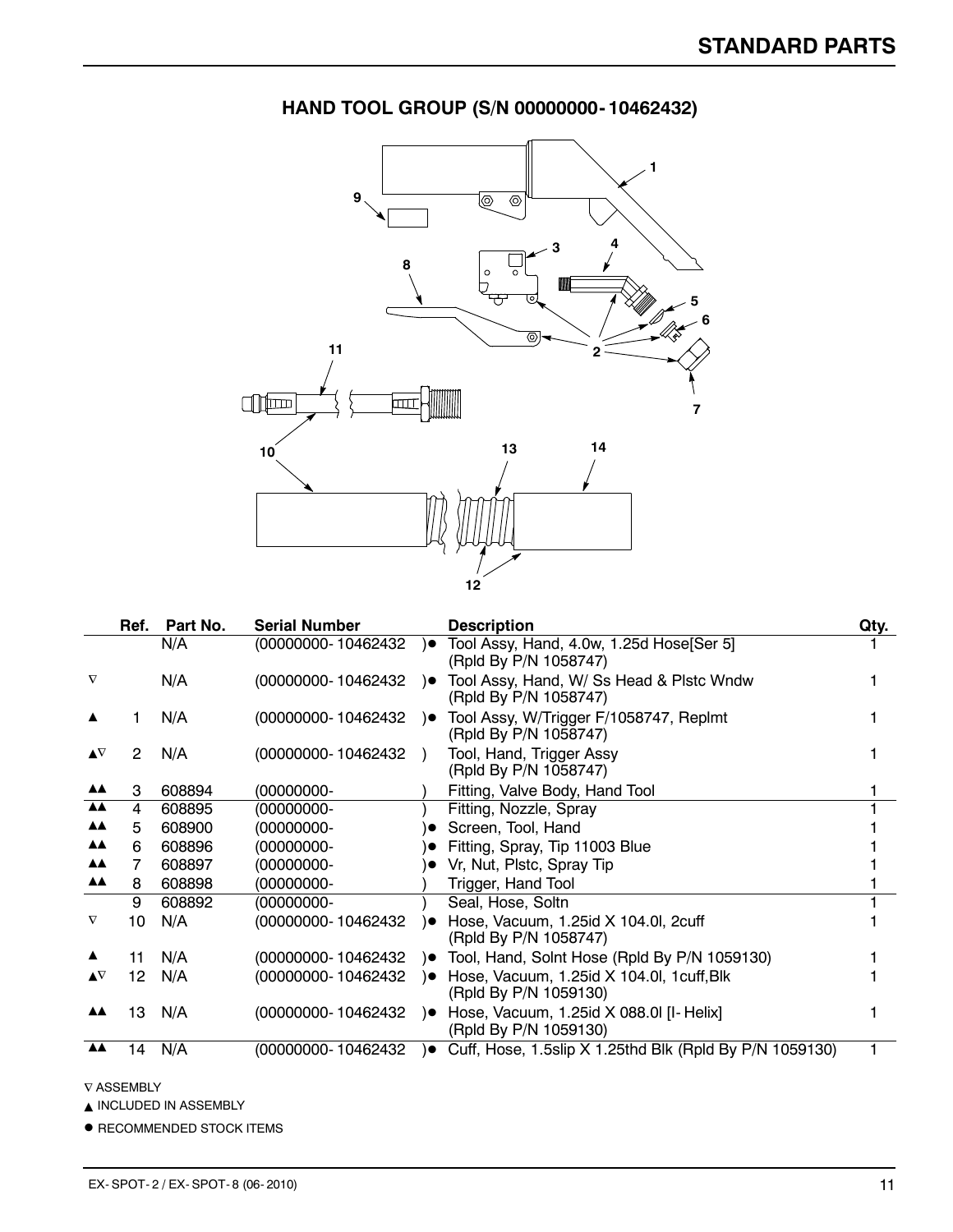

#### **ELECTRICAL DIAGRAM, 120V**

#### **ELECTRICAL DIAGRAM, 220V/230V**

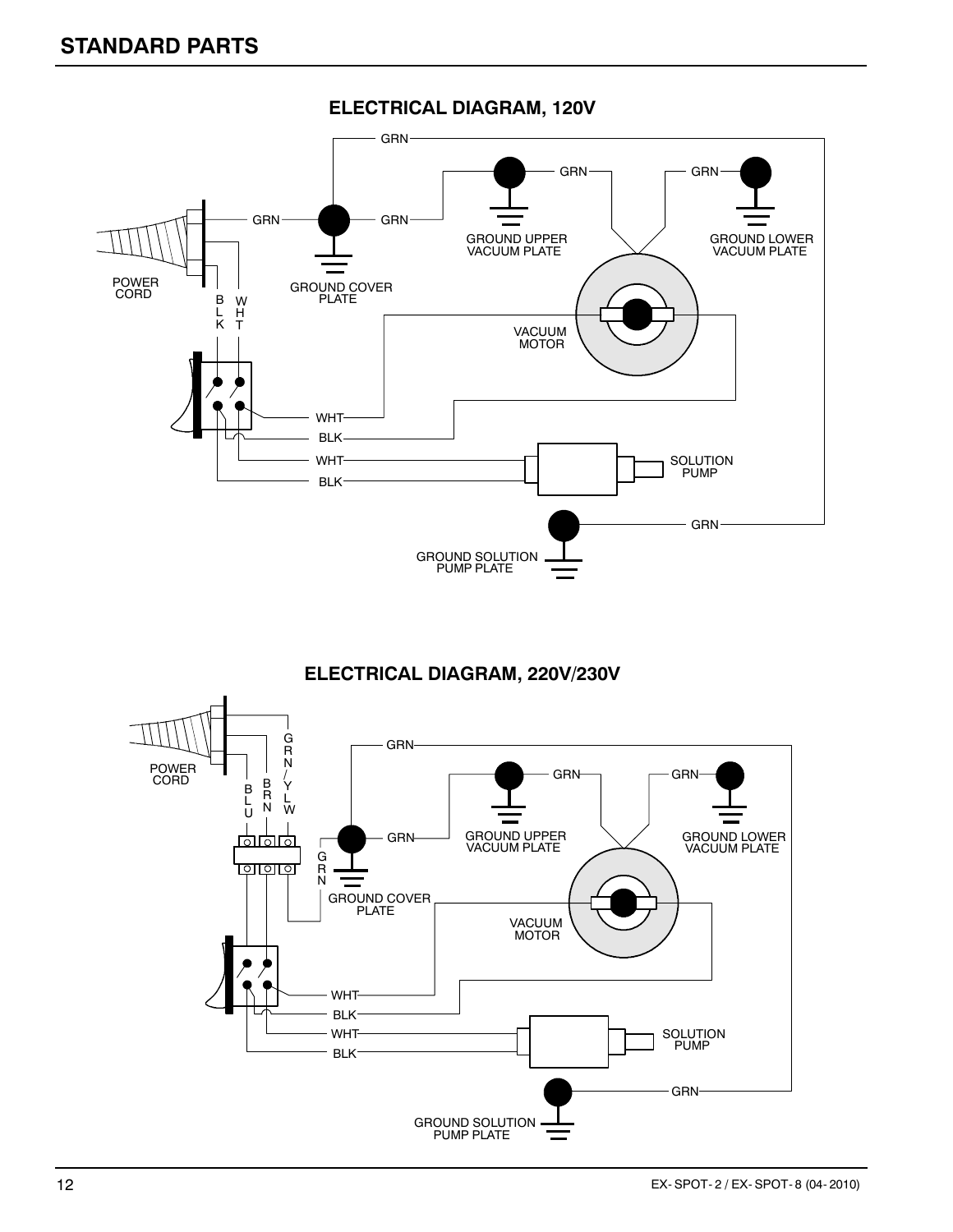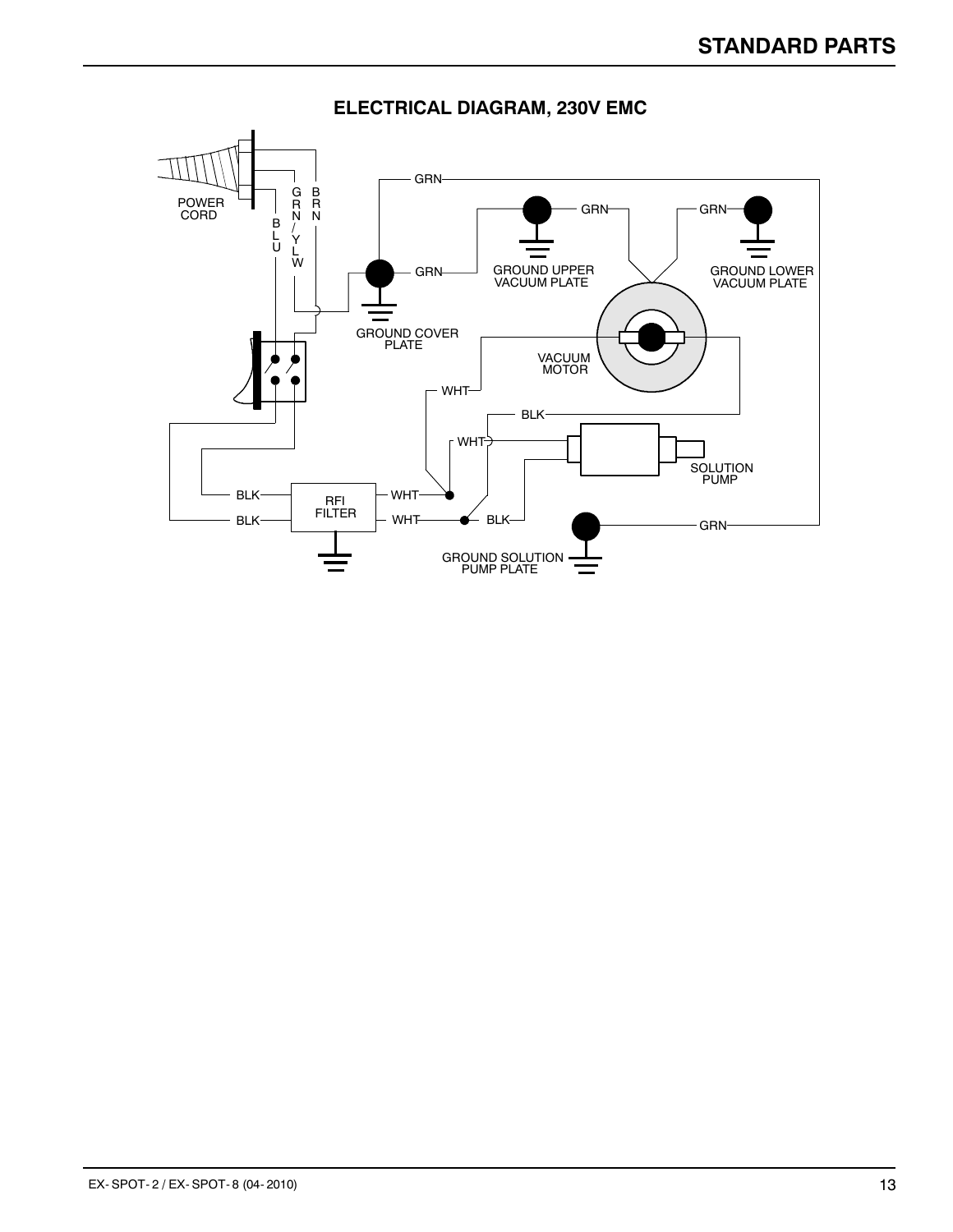

|          | Ref. | Part No.  | <b>Serial Number</b> |           | <b>Description</b>                       | Qty. |
|----------|------|-----------|----------------------|-----------|------------------------------------------|------|
| $\nabla$ |      | 1058735   | (10462433-           | $\bullet$ | Tool Assy, Floor, W/ Ss Head             |      |
|          |      | 1058997   | (10462433-           |           | Wand, Tube, Upper, Fr/ 1058735, Replmt   |      |
|          | 2    | 1058995   | (10462433-           |           | Wand Assy, Lower, Fr/ 1058735, Replmt    |      |
|          | З    | 605988    | (00000000-           |           | Vr, Bracket, Hanger, Valve               |      |
|          | 4    | 1058998   | (10462433-           |           | Hose, Brd, 39.0, Fr/ 1058735, Replmt     |      |
|          | 5.   | 1059131   | (00000000-           | ۰         | Hose Assy, 10ft, F/1058735, Replmt       |      |
|          | 6    | 578064000 | (00000000-           |           | Valve, Water, Flow Cntrl, W/Lever [Wand] |      |
|          |      | 150516    | (00000000-           |           | Fitting, Brs, Str, Bm06/Pm04             |      |
|          | 8    | 150403    | (00000000-           |           | Fitting, Brs, E45, Pf04/Pm04 [Taped]     |      |
|          | 9    | 150921    | (00000000-           |           | Fitting, Ss, Qdc, Pm02 [Ser 5]           |      |
|          | 10   | 1059002   | (10462433-           | $\bullet$ | Fitting, Jet, Vee, .25npt, Brs           |      |
|          | 11   | 1058999   | (10462433-           |           | Washer, Flat, Abs, F/ 1058735, Replmt    |      |
|          | 12   | 140058    | (00000000-           |           | Washer, Flat, 0.54b 0.88d .06, Ss [Wand] |      |
|          | 13   | 130041    | (00000000-           |           | Tie, Cable, Nyl, 11.5l .19w              |      |

 $\nabla$  ASSEMBLY

 $\blacktriangle$  INCLUDED IN ASSEMBLY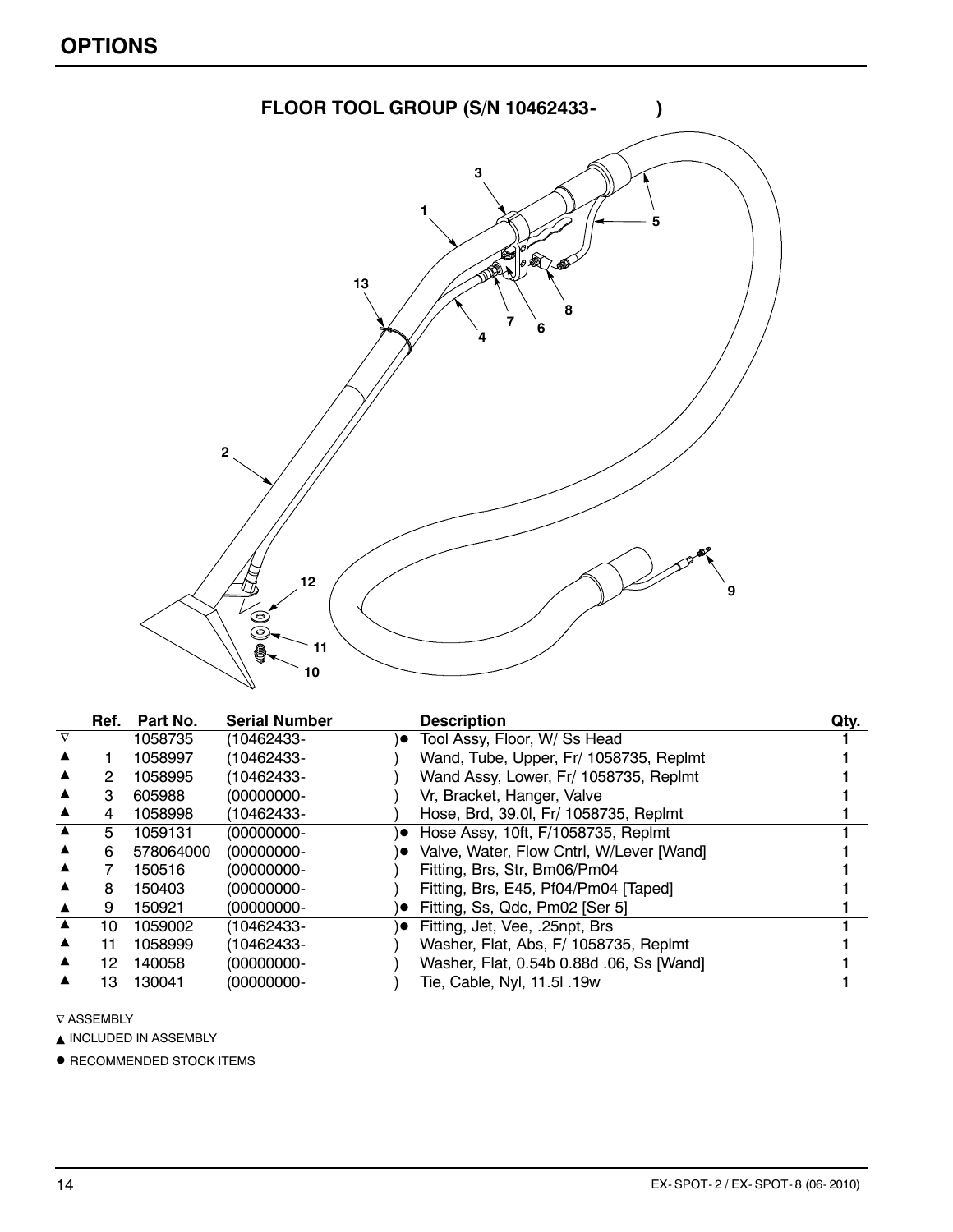

|  | FLOOR TOOL GROUP (S/N 00000000- 10462432) |
|--|-------------------------------------------|
|--|-------------------------------------------|

|          | Ref. | Part No.  | <b>Serial Number</b> |     | <b>Description</b>                                            | Qty. |
|----------|------|-----------|----------------------|-----|---------------------------------------------------------------|------|
| $\nabla$ |      | N/A       | (00000000-10462432   | )●  | Tool, Pickup, Floor, 8.0w, Complt (Rpld By P/N 1058735)       |      |
|          |      | N/A       | (00000000-10462432   |     | Wand [Upper Section Only] (Rpld By P/N 1058997)               |      |
|          |      | 605988    | (00000000-           |     | Vr, Bracket, Hanger, Valve                                    |      |
|          | 3    | N/A       | (00000000-10462432   |     | Head Assy, W/ Lower Tube, 8.0inch<br>(Rpld By P/N 1058995)    |      |
|          | 4    | N/A       | (00000000- 10462432  |     | Hose Assy, 0.25d [Whip] (Rpld By P/N 1058998)                 |      |
|          | 5    | N/A       | (00000000-10462432   | ه ( | Hose Assy, 1.25 X 10ft [Hide-A-Hose]<br>(Rpld By P/N 1059131) |      |
|          | 6    | 578064000 | $(00000000 -$        |     | Valve, Water, Flow Cntrl, W/Lever [Wand]                      |      |
|          |      | 150516    | (00000000-           |     | Fitting, Brs, Str, Bm06/Pm04                                  |      |
|          | 8    | 150403    | (00000000-           |     | Fitting, Brs, E45, Pf04/Pm04 [Taped]                          |      |
|          | 9    | 150921    | (00000000-           |     | Fitting, Ss, Qdc, Pm02 [Ser 5]                                |      |
|          | 10   | 605989    | (00000000-           | ۱e  | Plstc Vee Jet 8002                                            |      |
|          | 11   | 605990    | $(00000000 -$        |     | Washer, Flat, .53 X 1.1 X .19, Abs                            |      |
|          | 12.  | 140058    | (00000000-           |     | Washer, Flat, 0.54b 0.88d .06, Ss [Wand]                      |      |
|          | 13   | 130041    | $(00000000 -$        |     | Tie, Cable, Nyl, 11.5l .19w                                   |      |

 $\nabla$  ASSEMBLY

 $\blacktriangle$  INCLUDED IN ASSEMBLY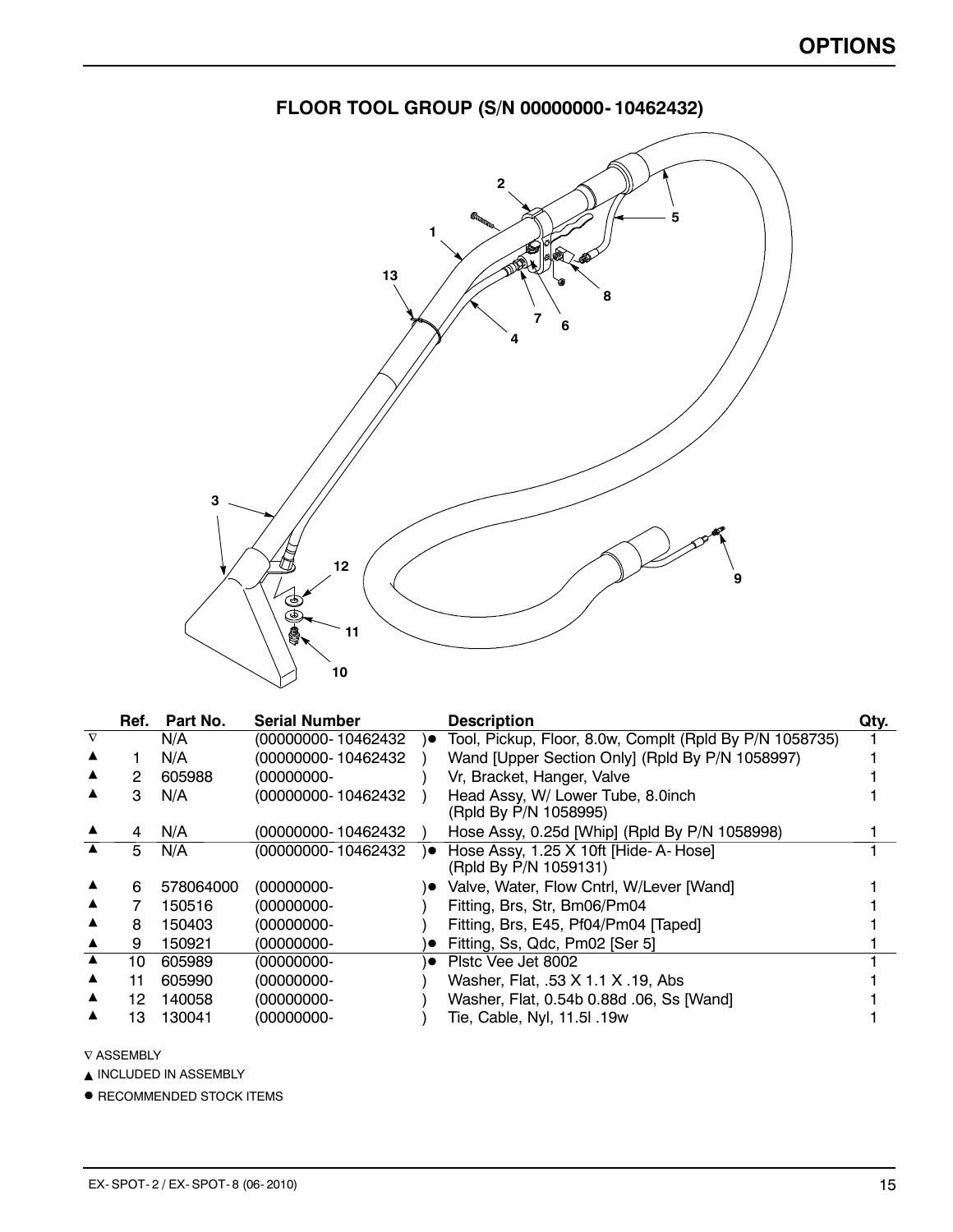#### **HAND CART GROUP**



| Ref. | Part No.  | <b>Serial Number</b> |    | <b>Description</b>                | Qty. |
|------|-----------|----------------------|----|-----------------------------------|------|
|      | 701015    | (00000000-           |    | )● Cart Assy, Complt              |      |
|      | 230781.BK | (00000000-           |    | Handle Wldt, Cart                 |      |
|      | 140890    | (00000000-           |    | Screw, Trs, Phl, 10-24 X 0.50, Ss |      |
| з    | 140000    | (00000000-           |    | Washer, Flat, 0.28b 0.62d .04, Ss |      |
|      | 103001    | (00000000-           |    | Caster, Swivel, 3.0d 1.3w, 4hole  |      |
| 5    | 230780.BK | (00000000-           |    | Frame Widt, Cart                  |      |
| 6    | 140701    | (00000000-           |    | Rivet, Blind, .250d X 0.13 X .25d |      |
|      | 103019    | (00000000-           | ۱о | Nut, Retainer, 0.50d 0.29l, Ss    |      |
| 8    | 607277    | (00000000-           |    | Wheel, 08.0d 1.75w, Smooth Gray   |      |
|      | 140008    | (00000000-           |    | Washer, Flat, 0.57b 1.28d .08, Ss |      |

 $\nabla$  ASSEMBLY

 $\blacktriangle$  INCLUDED IN ASSEMBLY